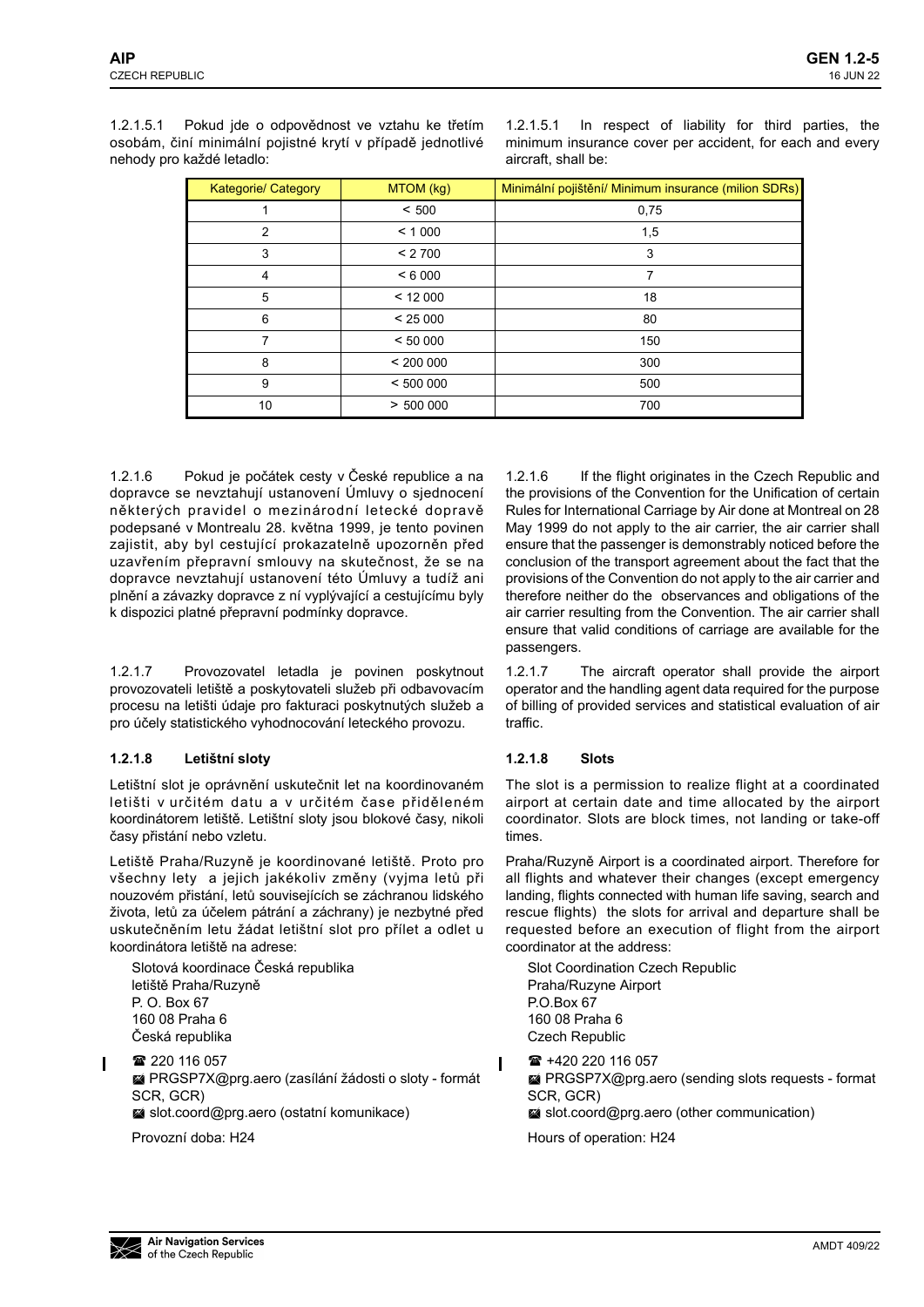### **1.2.1.8.1 Podání žádosti**

1.2.1.8.1.1 Žádost o sloty se předkládá písemně prostřednictvím formátovaných zpráv SCR a GCR (GCR zpráva se použije pouze tehdy, když nelze použít zprávu SCR). Pravidla pro sestavení zpráv jsou dána v SSIM IATA manuálu (Standard Schedules Information Manual).

- Žádost o sloty se předkládá nejpozději dvacet čtyři (24) hodin před plánovaným časem příletu/odletu letadla na/z letiště Praha/Ruzyně. V případě technických přistání, technických přeletů, zkušebních nebo výcvikových letů, vojenských a státních letadel, sanitních letů, letů "General aviation" a letů "Business Aviation" je možno předložit žádost nejpozději
- jednu (1) hodinu před plánovaným časem příletu/odletu letadla na/z letiště Praha/Ruzyně. Ve všech případech rozhoduje čas přijetí zprávy s žádostí o slot koordinátorem letiště.

1.2.1.8.1.2 Podání žádosti o změně slotů

Pro lety za účelem přepravy cestujících (pravidelné, doplňkové a plánované chartery), pravidelné cargo lety a pravidelné lety pro dopravu pošty (nikoliv ad hoc lety) není nutno žádat změnu slotu, pokud doba zpoždění nepřesáhne 120 minut a zároveň nepřesáhne čas 24:00 LT operačního dne.

1.2.1.8.1.3 V případě, že koordinátor letiště nabídne dopravci z kapacitních důvodů časový posun žádaného slotu, je dopravce povinen akceptovat nebo odmítnout posun do tří (3) pracovních dnů od zaslání takové nabídky koordinátorem, nejpozději však do jedné (1) hodiny před uskutečněním letu v případě technických přistání, technických přeletů, zkušebních nebo výcvikových letů, vojenských a státních letadel, resp. do uskutečnění letu v případě sanitních letů, letů "General Aviation", a letů "Business Aviation". Po této lhůtě pozbývá koordinátorem navrhovaný posun platnost a v případě žádosti o změnu slotu je slot vrácen do původního potvrzeného stavu. V případě nové žádosti je navrhovaný slot zrušen a let bude považován za nekoordinovaný. V uvedených případech rozhoduje čas přijetí zprávy koordinátorem letiště.

#### **1.2.1.8.2 Porušení koordinačních postupů**

Za porušení koordinačních mechanismů se považuje:

- a) uskutečnění letu bez předchozího přidělení letištního slotu koordinátorem letiště;
- b) úmyslné nedodržení koordinovaného času, tzn. let u kterého byla provedena koordinace ve smyslu ustanovení uvedených výše, ale skutečný blokový čas po přistání nebo před odletem letadla se odchyluje o více než 20 minut od slotu přiděleného koordinátorem letiště bez vážných příčin (povětrnostní podmínky, traťový slot apod.) a bez náležitého zdůvodnění formou zaslání kódu zpoždění a náležitého času zpoždění.

V případě letu s přiděleným slotem mimo období nočního hlukového omezení, u kterého je blokový čas po přistání nebo před odletem letadla v období nočního hlukového omezení od 2100 (2000) do 0500 (0400), platí povolená odchylka 10 minut.

#### **1.2.1.8.1 The request submission**

1.2.1.8.1.1 Application for slots shall be submitted in the writing form as formatted messages SCR and GCR (GCR message will be applied if the SCR message cannot be used). Rules for creation of messages are in SSIM IATA manual (Standard Schedules Information Manual).

The requests for slots shall be submitted at least twenty-four (24) hours before intended arrival/departure time to/from Praha/Ruzyně airport. In case of technical landing, technical flight, test or training flight, military or state aircraft, medical flights, flights of "General Aviation" and flights of "Business Aviation" it is possible to submit the request at least one (1) hour before intended time of arrival/departure to/from Praha/ Ruzyně airport. Time of receipt of the request message by the airport coordinator is determinant in all cases.

#### 1.2.1.8.1.2 Submission of request for change of slots

For flights for purpose of passenger transport (scheduled, I supplementary and planned charter flights), scheduled cargo flights and scheduled post service flights (not ad hoc flights) it is not required to request change of slot if the delay time does not exceed 120 minutes together with not exceeding 24:00 LT of the operational day.

1.2.1.8.1.3 If the airport coordinator offers the carrier shift of requested slot due to capacity reasons, the carrier is obliged to accept or refuse the shift within three (3) working days from sending such offer by the coordinator, at least one (1) hour before the flight execution in case of technical landing, technical flight, test or training flight, military or state aircraft, or till execution of the flight in case of medical flight, "General Aviation" or "Business Aviation" flight. After this deadline the shift proposed by the coordinator expires and in case of request for a slot change the slot is reverted to the original confirmed state. In case of a new slot request the proposed slot is withdrawn and the flight will be considered non-coordinated. In mentioned cases the time of receipt of the message by the airport coordinator is determinant.

#### **1.2.1.8.2 Breach of coordination mechanisms**

As a breach of coordination mechanisms is considered:

- a) execution of flight without previous allocation of slot by the airport coordinator;
- b) intentional breach of coordinated time, it means the coordination has been done for the flight in accordance with the above mentioned articles but the real block time after arrival or before departure differs more than 20 minutes from the time allocated by the coordinator without serious reasons (meteorological condition, en-route slot etc) and without adequate justification by sending a delay code and appropriate time of delay.

In case of flight with the assigned slot outside time of night noise restriction, in which the block time is after landing or before take-off of the aircraft during the period of night noise from 2100 (2000) to 0500 (0400), a tolerance of 10 minutes is applied.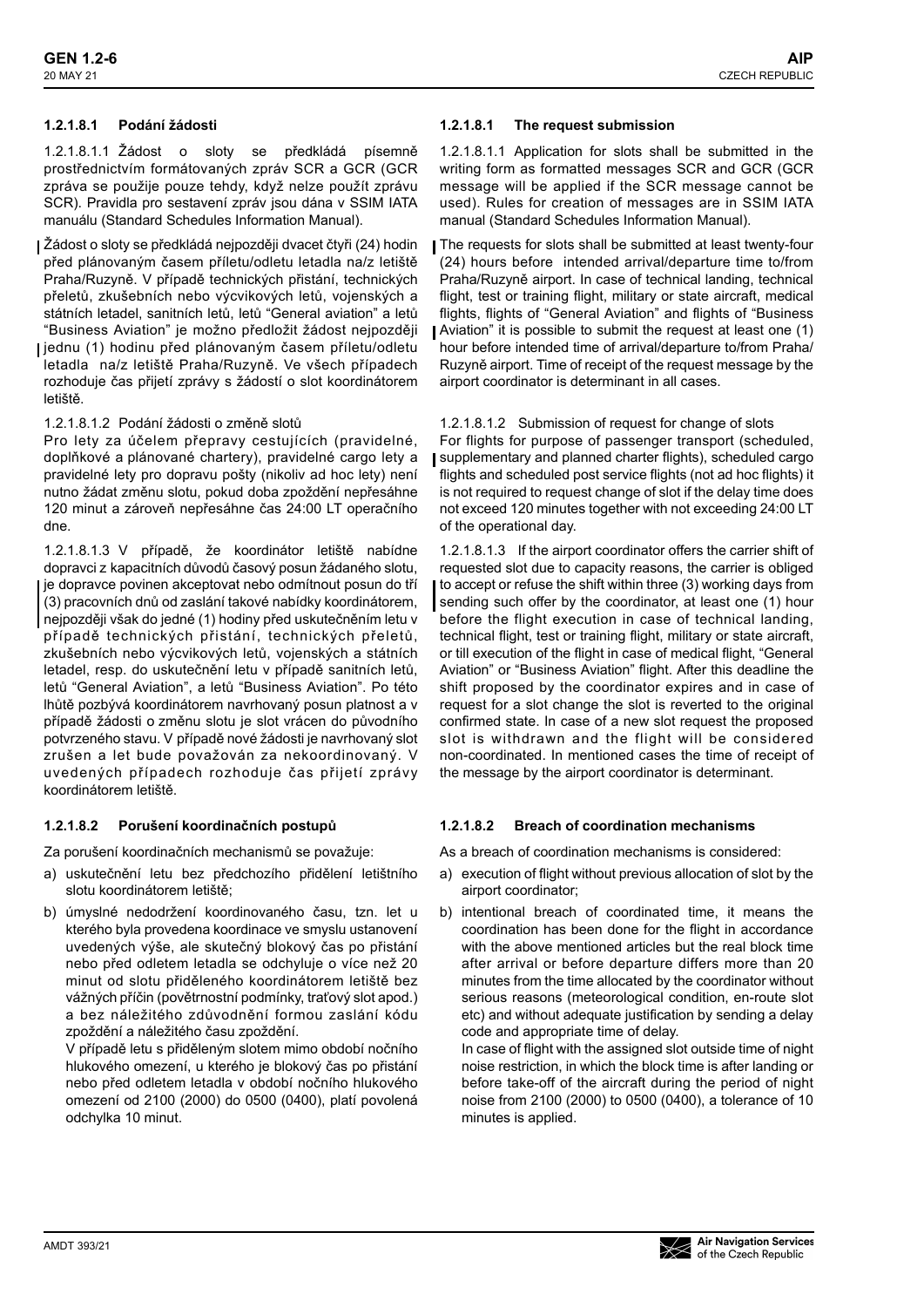1.2.3.3.2 Pro lety ozbrojených sil a lety pro přepravu ve prospěch ozbrojených sil se žádost o diplomatické povolení předkládá diplomatickou cestou alespoň deset (10) dní před plánovaným letem na adresu:

National Movement Coordination Centre of Armed

- Forces, Czech Republic
- 973 230 760
- 973 230 730
- **M** nmcc@army.cz

1.2.3.3.3 Pro lety s přistáním na letišti Praha/Ruzyně je třeba vyžádat přidělení letištních slotů u koordinátora letiště (viz 1.2.1.8).

Pokud státní letadlo vykonává let pro obchodní účely, vztahují se na něj příslušná ustanovení oddílu GEN o vykonávání letů pro obchodní účely a podléhá zpoplatnění podle oddílu GEN 4.

### **1.2.3.4 Lety tuzemských státních letadel**

Pro lety s přistáním na letišti Praha/Ruzyně je třeba vyžádat přidělení letištních slotů u koordinátora letiště (viz 1.2.1.8).

### **1.2.3.5 Lety zahraničních vojenských letadel**

Pro lety s přistáním na letišti Praha/Ruzyně je třeba vyžádat přidělení letištních slotů u koordinátora letiště (viz 1.2.1.8).

### **1.2.3.6 Lety tuzemských vojenských letadel**

Pro lety s přistáním na letišti Praha/Ruzyně je třeba vyžádat přidělení letištních slotů u koordinátora letiště (viz 1.2.1.8).

### **1.2.3.7 Lety zahraničních civilních letadel s ústavními činiteli**

Pro nepravidelné lety zahraničních civilních letadel registrovaných v členských státech ICAO přes/na/z území České republiky za účelem přepravy ústavních činitelů se nevyžaduje předchozí povolení. Za dostatečné se považuje podání příslušného letového plánu (FPL) orgánům řízení letového provozu a provozovateli letiště. Pro lety s přistáním na letišti Praha/Ruzyně je třeba vyžádat přidělení letištních slotů u koordinátora letiště (viz [1.2.1.8](#page-0-0)).

1.2.3.8 Výše uvedenými ustanoveními 1.2.3 nejsou dotčena ustanovení 1.2.6 a 1.2.7.

# **1.2.4 PŘELETY**

1.2.4.1 Pro pravidelné přelety letadel přes území České republiky se nevyžaduje povolení Odboru civilního letectví Ministerstva dopravy, jsou-li povoleny leteckou dohodou uzavřenou mezi Českou republikou a příslušným státem provozovatele letadla, nebo se na ně vztahuje Dohoda o tranzitu mezinárodních leteckých služeb za podmínky plnění ustanovení těchto dohod.

1.2.4.2 Pro nepravidelné přelety území České republiky letadly registrovanými v členském státě ICAO se nevyžaduje povolení Odboru civilního letectví Ministerstva dopravy.

1.2.3.3.2 In cases of flights of armed forces and flights for the purposes of armed forces the request for diplomatic clearance shall be submitted through diplomatic channels at least ten (10) days before the intended flight to:

National Movement Coordination Centre of Armed Forces, Czech Republic  $\mathbf{R}$  + 420 973 230 760 + 420 973 230 730 **M** nmcc@army.cz

1.2.3.3.3 For flights to/from Praha/Ruzyně Airport the slots shall be requested from the coordinator (see 1.2.1.8).

If a state aircraft performs a flight for commercial purposes, the relevant provisions of part GEN concerning flights for commercial purposes shall be applied, and the flight is subject to charges in accordance with part GEN 4.

### **1.2.3.4 Flights of domestic state aircraft**

For flights to/from Praha/Ruzyně Airport the slots shall be requested from the coordinator (see 1.2.1.8).

### **1.2.3.5 Flights of foreign military aircraft**

For flights to/from Praha/Ruzyně Airport the slots shall be requested from the coordinator (see 1.2.1.8).

### **1.2.3.6 Flights of domestic military aircraft**

For flights to/from Praha/Ruzyně Airport the slots shall be requested from the coordinator (see 1.2.1.8).

### **1.2.3.7 Flights of foreign civil aircraft with senior government officials**

Non-scheduled flights of foreign civil aircraft registered in the ICAO Member States over/to/from the territory of the Czech Republic for the purpose of senior government officials transportation are not subject to prior authorization. The submission of respective flight plan (FPL) to the air navigation services provider and the airport authority is considered as sufficient. For flights to/from Praha/Ruzyně Airport the airport slots shall be requested from the coordinator (see [1.2.1.8](#page-0-1)).

1.2.3.8 Above mentioned provisions in chapter 1.2.3 do not affect the provisions 1.2.6 a 1.2.7.

# **1.2.4 OVERFLIGHTS**

1.2.4.1 Prior permission is not required from the Civil Aviation Department of the Ministry of Transport for scheduled overflights of the Czech Republic territory performed by an aircraft registered in the states that are parties to the International Air Services Transit Agreement or where the relevant bilateral Air Services Agreement concluded between the Czech Republic and the relevant state of aircraft operator allows such overflying.

1.2.4.2 A permission from the Civil Aviation Department of the Ministry of Transport is not required for non-scheduled overflights of the Czech Republic territory by an aircraft registered in ICAO Member State.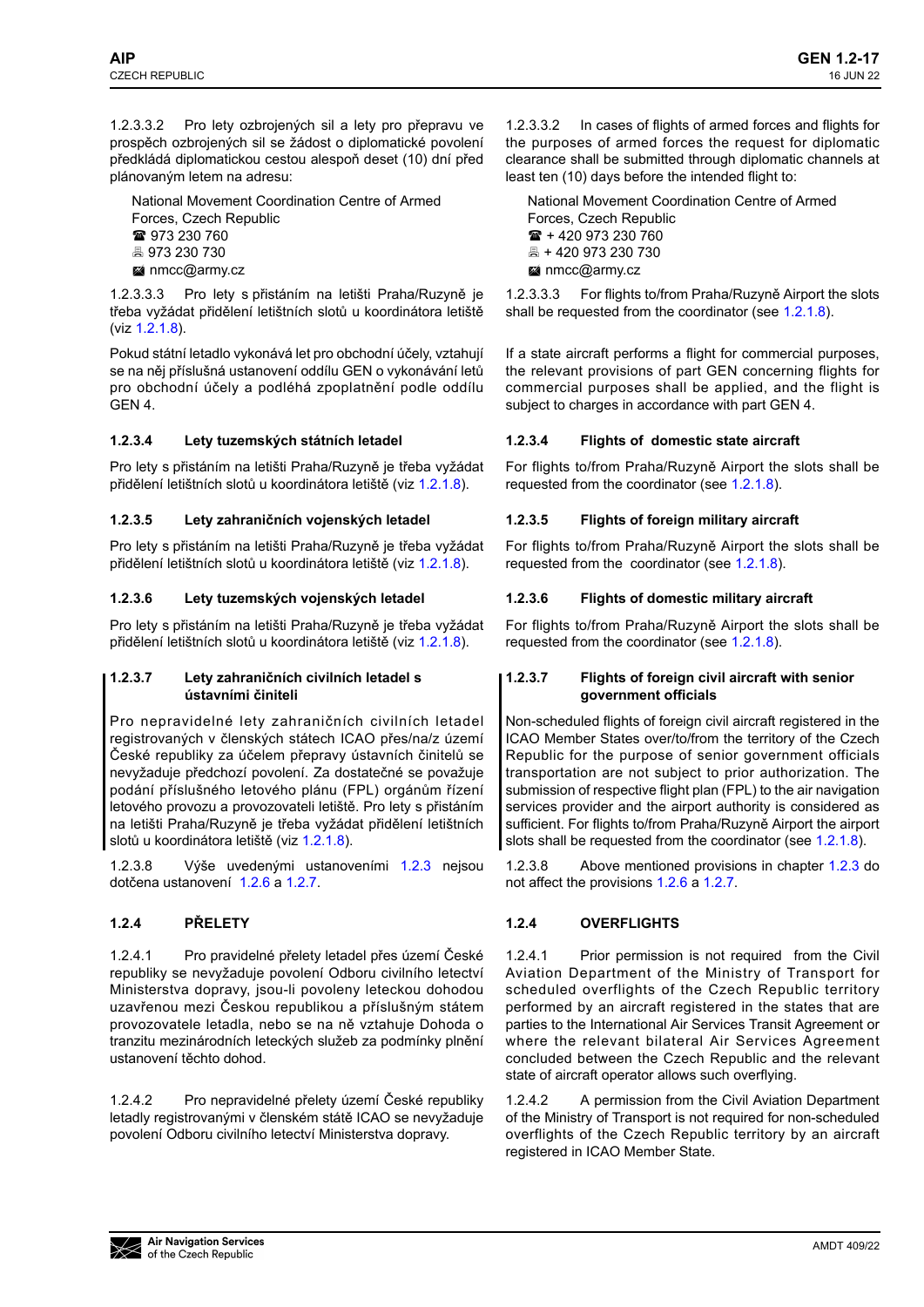1.2.4.3 Odbor civilního letectví Ministerstva dopravy však může letadlům stanovit povinnost přistát na území České republiky nebo se podrobit jiným omezením.

*Poznámka: Pro přepravu nebezpečného zboží platí také ustanovení GEN 1.4.*

### **1.2.5 POSTUPY PRO PROVÁDĚNÍ SEKUNDÁRNÍCH A REPATRIAČNÍCH LETŮ LETECKÉ ZDRAVOTNICKÉ ZÁCHRANNÉ SLUŽBY (LZZS) DO/Z ČESKÉ REPUBLIKY**

### **1.2.5.1 Vymezení pojmů**

Sekundární let/repatriační let - obchodní let, jehož účelem je přeprava pacientů z/do nemocnice v ČR, do/ze zahraničí .

### **1.2.5.2 Aplikace postupů**

Dále uvedené postupy jsou aplikovány v případě, kdy nelze provést sekundární/repatriační let Letecké zdravotnické záchranné služby na/z letiště v ČR schválené pro mezinárodní provoz.

### **1.2.5.3 Platnost postupů**

Postupy uvedené v bodě 1.2.5.4 platí pro provádění sekundárních a repatriačních letů Letecké zdravotnické záchranné služby vrtulníky do/z ČR ze/do států Schengenského prostoru.

### **1.2.5.4 Postupy provádění a koordinace letů**

1.2.5.4.1 Základní požadavky pro provedení sekundárního/repatriačního letu LZZS vrtulníkem:

Sekundární/repatriační let může být proveden pouze vrtulníkem na/z takových heliportů v ČR, jejich seznam je uveden ve VFR příručce ČR, část VFR-HEL.

1.2.5.4.2 Středisko Letecké zdravotnické záchranné služby (provozovatel vrtulníku) v zemi, odkud je předkládán požadavek na provedení přepravy pacienta:

**–** kontaktuje přímo příslušné středisko Letecké zdravotnické záchranné služby v ČR, v jehož regionu se nachází nemocnice, kde je/bude dotyčný pacient hospitalizován (odkud/kam má být přepravován).

V oznámení uvede:

- **–** místo nemocnice odkud/kam má být pacient přepravován (viz VFR příručka ČR, část VFR-HEL)
- **–** předpokládaný datum a čas letu
- **–** jméno pacienta
- **–** učiní v příslušnou dobu telefonicky dotaz u českého střediska Letecké zdravotnické záchranné služby týkající se informací uvedených v bodě 1.2.5.4.3.

1.2.4.3 The Civil Aviation Department of the Ministry of Transport may assign an obligation to land in the territory of the Czech Republic or may impose other restrictions to abroad registered aircraft.

*Note: For transport of dangerous goods is valid also GEN 1.4.*

### **1.2.5 PROCEDURES FOR SECONDARY AND REPATRIATION FLIGHTS OF HELICOPTER EMERGENCY MEDICAL SERVICES (HEMS) TO/FROM THE CZECH REPUBLIC**

# **1.2.5.1 Definition**

Secondary flight/Repatriation flight means a commercial flight carried out the patients from/to a hospital located in the Czech Republic to/from abroad.

# **1.2.5.2 Application of procedures**

The following procedures are applicable in situations where a secondary/repatriation flight of Helicopter Emergency Medical Service (HEMS) cannot be carried out to/from airports in the Czech Republic approved for international operations.

### **1.2.5.3 Validity of procedures**

Procedures listed in paragraphs 1.2.5.4 are valid for carrying out secondary and repatriation flights of Helicopter Emergency Medical Services to/from the Czech Republic from/to the Schengen area states.

#### **1.2.5.4 Procedures for carrying out and co-ordination of flights**

1.2.5.4.1 Basic requirements for carrying out secondary/ repatriation flight of HEMS:

Secondary/repatriation flight can by carried out solely by a helicopter to/from heliports in the Czech Republic listed in VFR manual CR, part VFR-HEL.

1.2.5.4.2 The Helicopter Emergency Medical Service Centre (helicopter operator) in the country from which a request for carrying out transportation of a patient is submitted:

**–** contacts directly the respective Helicopter Emergency Medical Service centre in the region of the Czech Republic in which the hospital, where the patient is/will be hospitalized (from where/ where he will be transported), is situated.

The request will contain the following information:

- **–** the place of the hospital from/where the patient will be transported (see VFR manual CR, part VFR-HEL)
- **–** the planned date and time of the flight
- **–** the name of the patient
- **–** makes at appropriate time a telephone enquiry seeking from the Czech Helicopter Emergency Medical Service centre information about the particulars indicated in 1.2.5.4.3.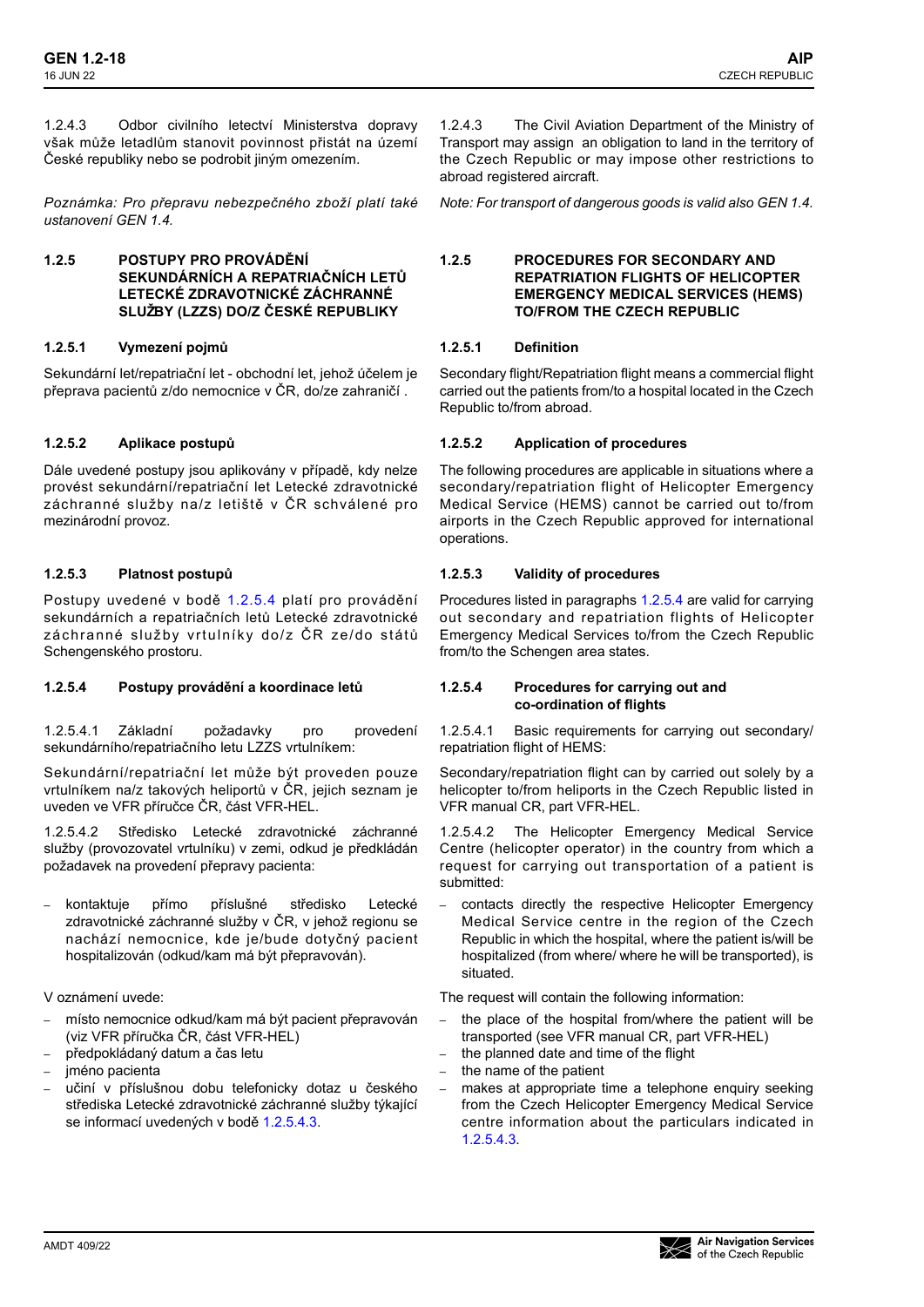1.2.5.4.3 V ČR je v provozu 10 středisek Letecké zdravotnické záchranné služby. Kontakty na jejich Zdravotnická operační střediska (ZOS) jsou uvedeny v tabulce níže.

Příslušné středisko Letecké zdravotnické záchranné služby v ČR:

- a) projedná s nemocnicí, kde je pacient umístěn (kam má být přepravován):
	- **–** schopnost a připravenost k jeho letecké přepravě resp. potvrzení možnosti přijetí pacienta
	- **–** časy pro koordinaci obsazení nemocničního heliportu
- b) na základě telefonického dotazu ze strany žadatele zmíněného v bodě 1.2.5.4.2 oznámí zahraničnímu středisku Letecké zdravotnické záchranné služby (provozovateli vrtulníku) výsledky získané konzultací s nemocnicí
	- **–** schopnost a připravenost pacienta k letecké přepravě resp. potvrdí možnost přijetí/předání pacienta
	- **–** časy pro koordinaci obsazení nemocničního heliportu
- c) oznámení nejbližšímu inspektorátu cizinecké policie nebo Oblastnímu ředitelství služby cizinecké policie v daném regionu se nevztahuje na letadla přilétávající nebo odlétávající z/na území Schengenského prostoru (viz AIP ČR GEN 1.2.1.2.1)

1.2.5.4.4 Zahraniční provozovatel vrtulníku podá letový plán až po splnění podmínek uvedených v bodě 1.2.5.4.2 a 1.2.5.4.3 b).

**Střediska Letecké zdravotnické záchranné služby v České republice** 

1.2.5.4.3 In the Czech Republic are 10 Helicopter Emergency Medical Service Centres in operation. Contact details for its Medical Control Centers (ZOS) are listed in the table below.

The respective helicopter emergency medical service centre in the Czech Republic:

- a) consults with the hospital where the patient is hospitalized (or where he/she will be transported):
	- **–** the patient's ability and readiness for helicopter transportation (or confirmation of the acceptance of the patient)
	- **–** slots for hospital's heliport occupancy
- b) informs the foreign Helicopter Emergency Medical Service Centre (helicopter operator) about results obtained by consultation with the hospital when this Centre makes the telephone enquiry referred to in 1.2.5.4.2:
	- **–** the patient's ability and readiness for helicopter transportation (or confirmation of the acceptance of the patient)
	- **–** slot for hospital's heliport occupancy
- c) obligations to inform the nearest Alien Police Inspectorate or Regional Directorate of Alien Police Service does not apply to the Schengen area States (see AIP Czech Republic part GEN 1.2.1.2.1)

1.2.5.4.4 The foreign helicopter operator submits a flight plan only after meeting the conditions contained in 1.2.5.4.2 and 1.2.5.4.3 b).

### **Helicopters Emergency Medical Services Centres in the Czech Republic**

| <b>Středisko/Centre</b>     | Volací znak/Call sign | TЕ                     | ₩                    |
|-----------------------------|-----------------------|------------------------|----------------------|
| <b>PRAHA</b>                | <b>KRYŠTOF 1</b>      | +420 222 070 111 (ZOS) | sekred@zzshmp.cz     |
| <b>BRNO</b>                 | <b>KRYŠTOF 4</b>      | +420 545 113 111 (ZOS) | info@zzsjmk.cz       |
| <b>OSTRAVA</b>              | <b>KRYŠTOF 5</b>      | +420 596 111 110 (ZOS) | zzsmsk@zzssmsk.cz    |
| <b>HRADEC KRÁLOVÉ</b>       | KRYŠTOF 6             | +420 495 755 446 (ZOS) | info@zzskhk.cz       |
| <b>PLZEŇ</b>                | <b>KRYŠTOF 7</b>      | +420 377 672 111(ZOS)  | info@zzspk.cz        |
| <b>OLOMOUC</b>              | KRYŠTOF 9             | +420 585 544 490 (ZOS) | info@zzsol.cz        |
| <b>JIHLAVA</b>              | KRYŠTOF 12            | +420 567 571 249 (ZOS) | info@zzsvysocina.cz  |
| ČESKÉ BUDĚJOVICE KRYŠTOF 13 |                       | +420 387 762 402 (ZOS) | vednlzpzos@zzsjck.cz |
| ÚSTÍ NAD LABEM              | KRYŠTOF 15            | +420475234111(ZOS)     | info@zzsuk.cz        |
| <b>LIBEREC</b>              | KRYŠTOF 18            | +420 485 218 511 (ZOS) | info@zzslk.cz        |